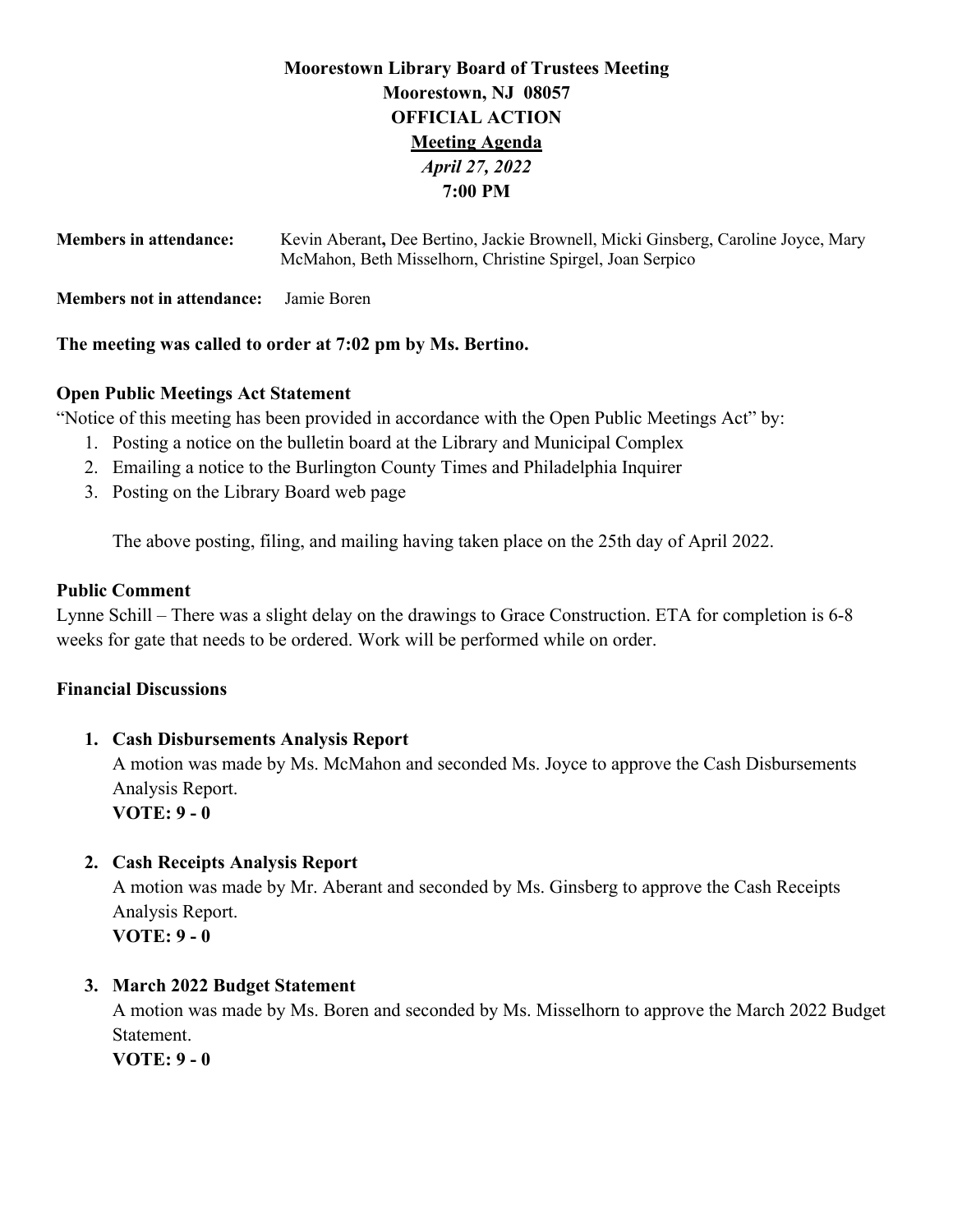# **4. Invoices in Excess of \$2,000.00**

A motion was made by Ms. McMahon and seconded by Ms. Ginsberg to approve an invoice from in the amount of \$3000.00 from Holt McNally and Associates for the progress billing for the audit Statements of the Moorestown Public Library.

**VOTE: 9 – 0** 

# **Directors Report**

See Attached.

# **Old Business**

Circulation Policy – Draft (see attached)

- Non-resident fee to remain \$100.00
- A 50% discount to senior citizens (65+), Active Military and First Responders will be offered for nonresidents
- Verbiage will be added in paragraph L. regarding Interlibrary loans that any fine incurred for the late return of an interlibrary loan will result in the fine being passed on tom the patron.

The updated policy will be voted on next month to be implemented within a few weeks of being passed by the board.

**New Business/Trustee Comments** 

None

# **Resolutions**

1. A motion was made by Ms. McMahon and seconded by Mr. Aberant to adopt resolution 2022-5.

# **See attached**

Resolution to Sell Surplus on Gov Deals

# **Public Comment / Trustees Comments**

None

# **Adjournment**

A motion was made to adjourn the meeting by Ms. Boren at 7:44 pm and seconded by Ms. Misselhorn.

# **VOTE: 9 - 0**

# **The next meeting is Wednesday, May 25, 2022 at 7:00pm.**

# **FORMAL OFFICIAL ACTION MAY BE TAKEN ON ANY ITEM ON THE OFFICIAL ACTION AGENDA**

*If you require special accommodations, please contact the Library Director at (856) 234-0333 at least 24 business hours prior to the meeting so that appropriate accommodations may be made.*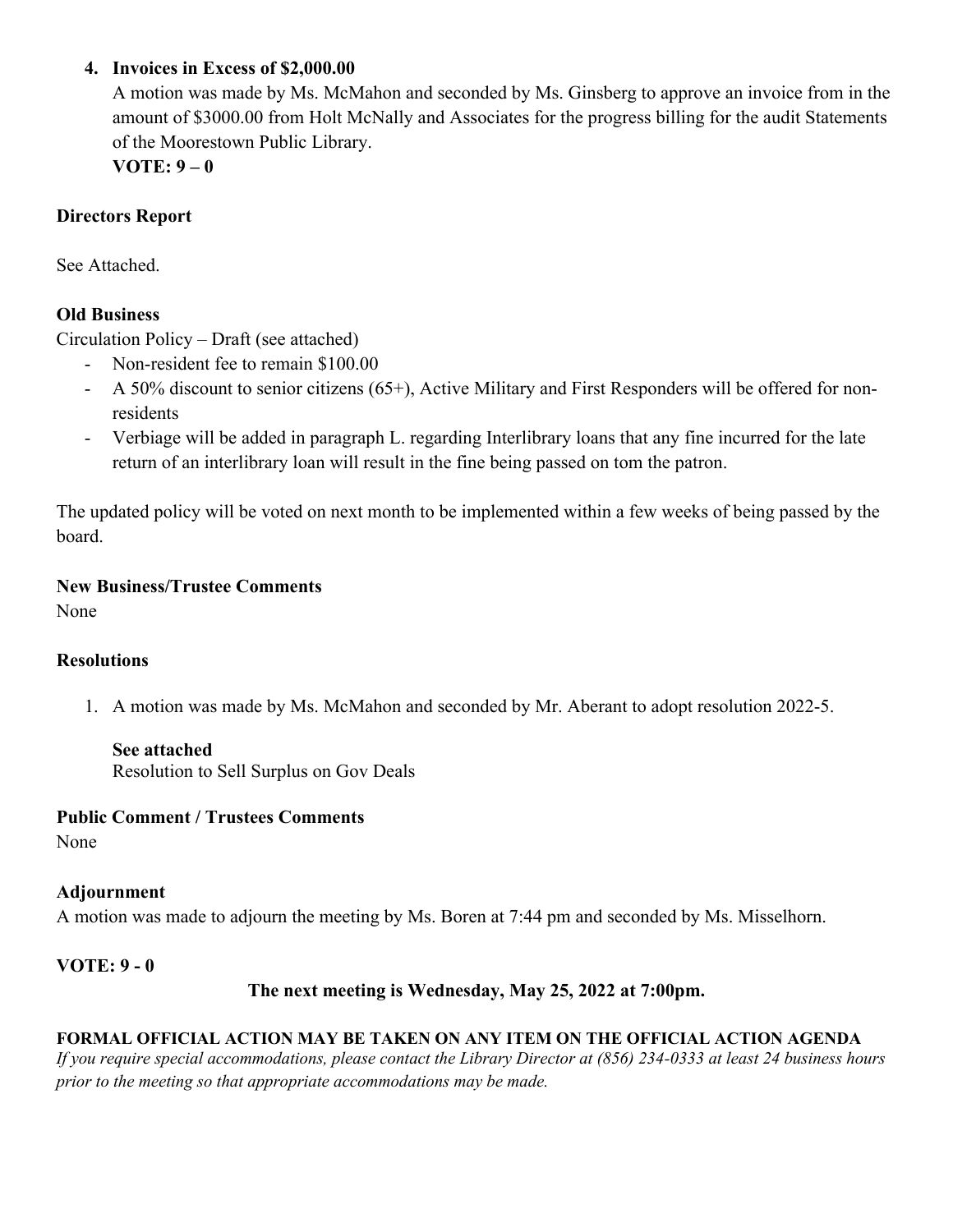# Director's report

April 27, 2022

#### **Strategic Plan Update:**

The survey has received over 530 responses. The Library launched a new weekly e-newsletter in April, per the suggestion of Library Development Solutions.

#### **Northstar Digital Literacy:**

This resource launch at the end of March and provides online assessments and instruction for basic computer skills. This is made available through a grant from the New Jersey State Library.

#### **Sensory Play Packs:**

The Library now offers three Sensory Play Packs for check out: Under the Sea, Let's Build and To the Moon. Sensory Play is known to benefit children of all ages, in addition to children with sensory processing disorders or autism spectrum disorder. Playing with toys or objects that engage different senses allows children to become comfortable with different textures, visuals, or sounds in a safe environment where they can explore at their own pace. Sponsored by the Friends of the Library

#### **Shelf ready library materials:**

Considering impending retirements in the Technical Services Department, we are investigating the costs for shelf ready library materials with Baker and Taylor and Ingram.

#### **McNaughton:**

The Library will be discontinuing its contract for a book rental service via McNaughton since it is no longer cost effective.

#### **Baby Time, Story Time, Toddler Time, Move-and-Groove:**

Weekly story times are in full swing: MONDAYS: Baby Time (birth  $-2$  years) 10 am  $-$  indoors Toddler Time (ages 2-4) 10:45 am - indoors TUESDAYS: Story Time (ages  $3+$ ) 10 am – indoors AND 2:30 pm – outdoors WEDNESDAYS: Move 'n Groove (ages 2+) 4:15 pm - indoors THURSDAYS: Story Time (ages  $3+$ ) 10 am – indoors

#### **LibraryLinkNJ Executive Board**

Library Director, Joan Serpico, has been selected to serve on the LibraryLinkNJ Executive Board.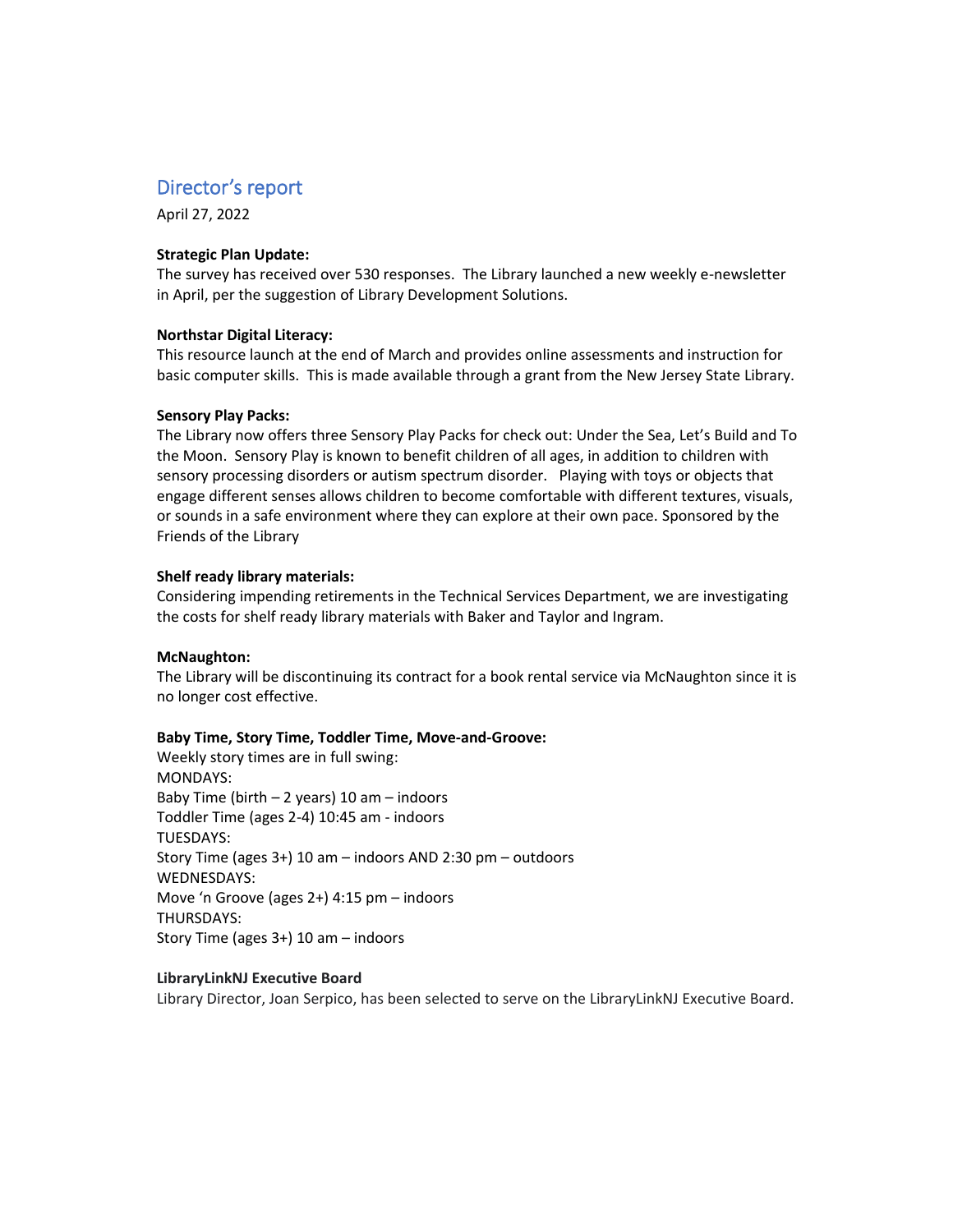Reviewed 4/23/2022

# **MOORESTOWN LIBRARY**

# **CIRCULATION POLICY**

# $DRAFT$  – revised 4.20.2022

Libraries are built on a foundation of trust and respect for our patrons. We lend items, trusting that they will be returned on time and in good condition so we can, in turn, lend them again to others.

Our policies are the guides we use to treat everyone fairly and with respect.

#### **LIBRARY CARDS**

#### **Statement of Responsibility**

All library card holders will:

- . Accept responsibility for any use of their library card and agree to abide by library policies and procedures
- . Pay for all lost or damaged materials and pay all charges incurred on their card
- Report lost or stolen cards immediately
- . Report changes of name, address, phone number and email promptly
- \* Accept responsibility as parents or guardians for all charges for lost or damaged items on their children's library cards until 17 years of age

The library acknowledges that All materials except museum passes and R-rated movies may be checked out to any valid library card holder. Museum passes and R-rated movies may only be checked out by adult card holders.

DEFSONS All individuals applying for a library card must present a photo ID.

#### A. CONDITIONS FOR LIBRARY CARD ELIGIBILITY:

# 1. Free library card, three-year renewal

#### a. Lives in Moorestown:

All Moorestown Township residents are entitled to a free Moorestown Library card based on proof of residency. Proof may be a driver's license, tax bill, or a current bill stating the applicant's name and address. Cardholders under the age of 17 must have their application signed by a parent or guardian, who must show proof of residency.

# b. Owns property in Moorestown.

Any non-resident Moorestown Township property owner may receive a three-year library card by presenting a current, dated Moorestown tax bill for the property owned.

#### 2. Free library card, annual renewal

a. Attends school in Moorestown.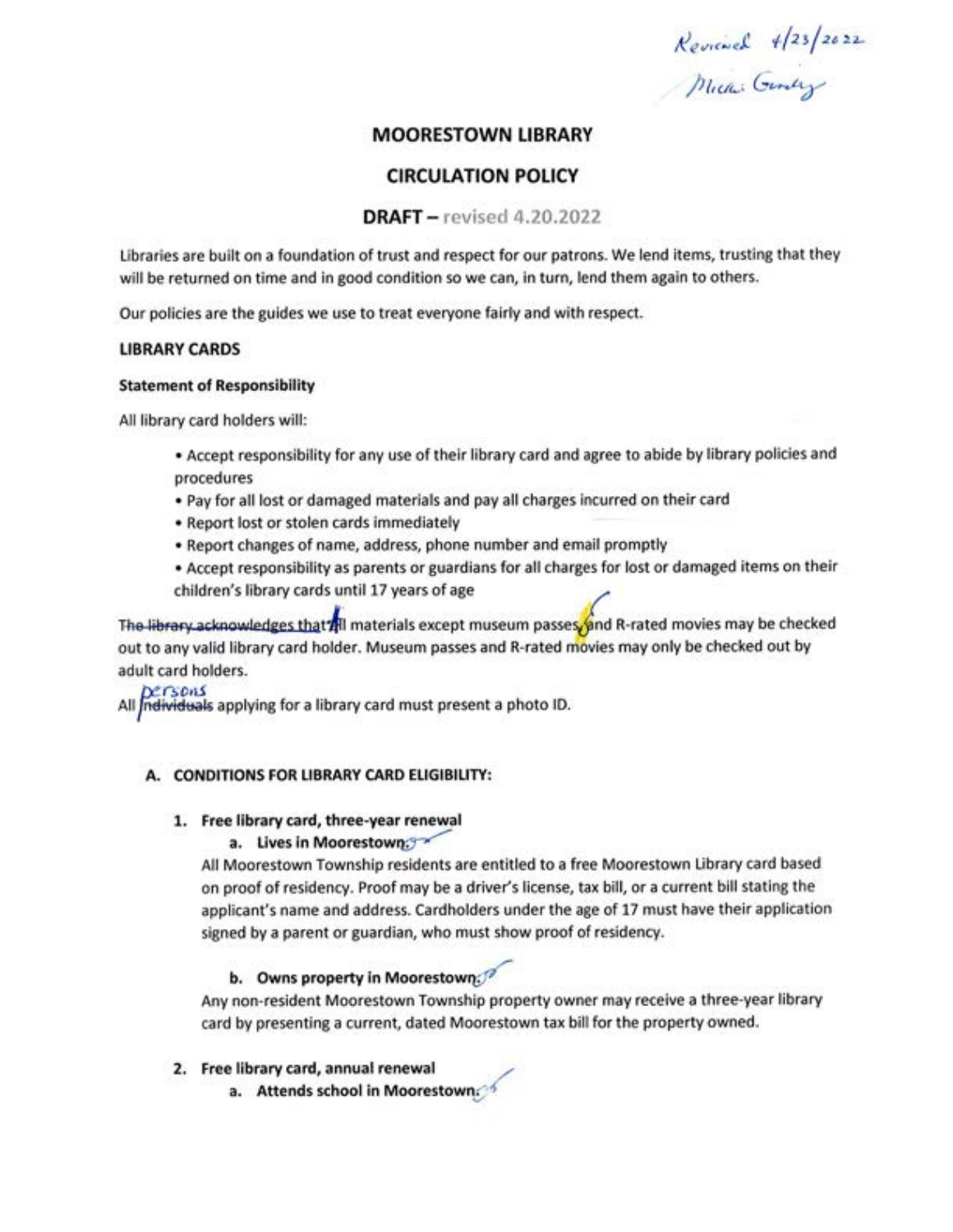Students in any public or private school based in Moorestown may receive a free card based on proof of current enrollment. Students under 17 must have their application signed by a parent or guardian, who must show proof of residency.

# b. Works in Moorestown. 30



Individuals employed by businesses and organizations in Moorestown are eligible for a full service one-year library card. The employee must present a current pay stub or dated proof of employment on company letterhead.

# c. Volunteers

Non-resident library volunteers are eligible for a free one-year Moorestown Library card.

# d. Courtesy Cards

Courtesy cards may be issued at the discretion of the director.

# 3. Purchasing a non-resident card

A full-service card is available for \$100 per year and entitles the purchaser to all the materials, programs and services afforded to a resident cardholder. Do we want to reconsider this amount? Do we want to consider a discount for seniors?

# **B. RENEWING CARDS:ST**

All library cards must be renewed by showing current proof of residence, property ownership, employment, or enrollment in Moorestown. At the time of renewal all outstanding charges must be paid in full. Parents and/or legal guardians are responsible for all charges on their children's (under 17) cards. Parents/guardians cannot renew any card for which they are responsible until all accounts are paid in full.

# C. REPLACEMENT CARDS

The library charges \$1 to replace a lost library card. At no time is any individual permitted to use more than one valid library card.

# D. USE OF CARDS BY OTHERS Specific

Library cards are issued to individuals. A library card may be used by others with the cardholder's permission if the physical card is present unless that member's own borrowing privileges have been revoked. The card holder is responsible for the use of their card and any charges incurred.

### E. LINKED GROUPS.

A Linked Group consists of two or more library cards that are linked together allowing cardholders in the group to review, modify or resolve issues for other members of the group. At least one adult must be in the group.

# F. LOST OR STOLEN CARDS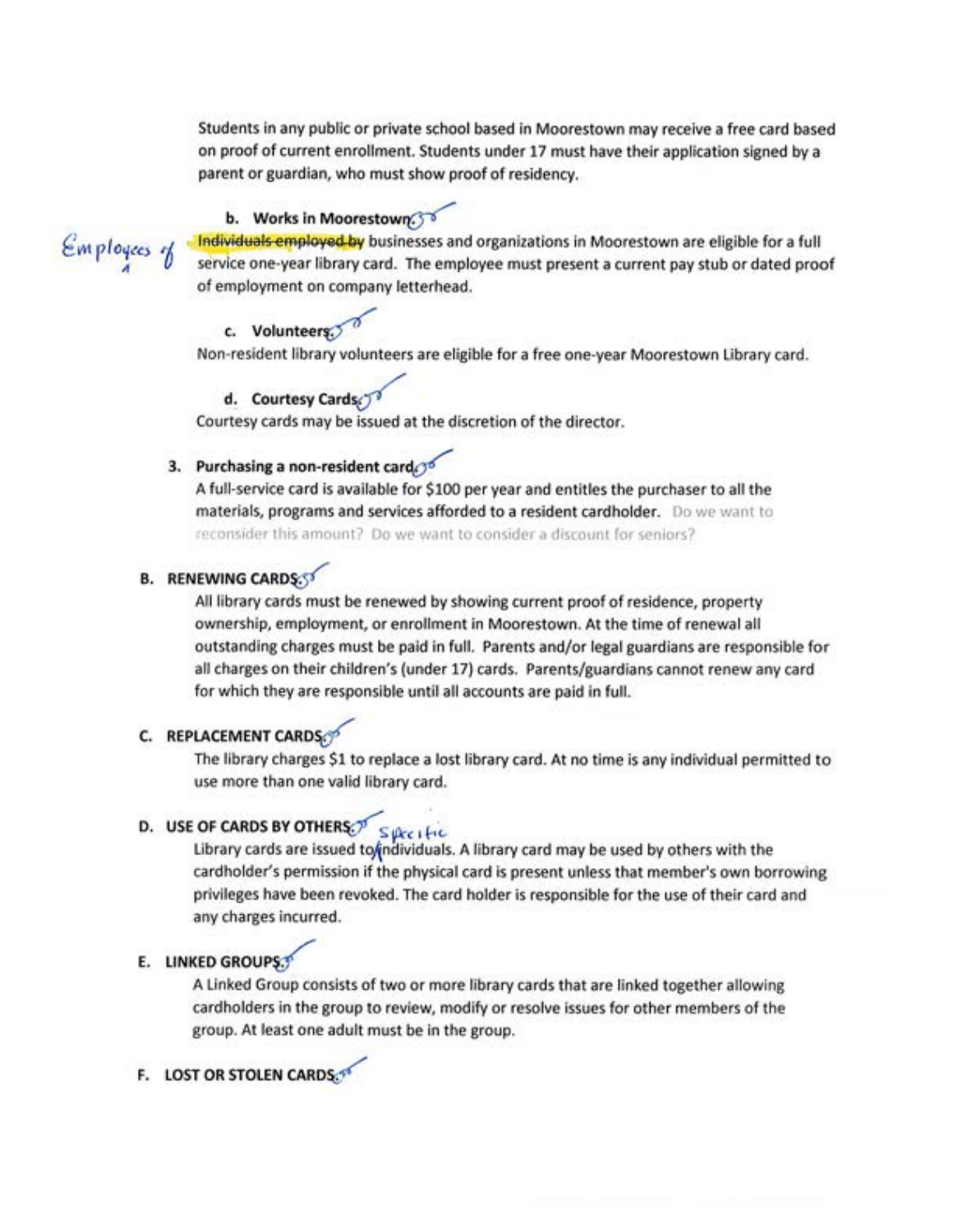attoris Cardholders must immediately report a lost or stolen card to the Circulation Department. Cardholders are liable for materials charged out from the time of loss to the time reported. Patrons

# **G. LOAN PERIODS AND BORROWING LIMITS**

# 1. Loan Periods and Renewals

| <b>Materials</b>                                                                        | <b>Loan Period</b> | <b>Renewals</b> |
|-----------------------------------------------------------------------------------------|--------------------|-----------------|
| books, audiobooks, music CDs, circulating encyclopedias                                 | 4 weeks            |                 |
| new books, discovery packs, nature packs, binge boxes,<br>children's holiday collection | 2 weeks            |                 |
| DVDs, magazines                                                                         | 1 week             |                 |
| museum passes                                                                           | 3 days             | 0               |
| book group in a bag                                                                     | 8 weeks            | 0               |
| reference material<br>lent at the discretion of librarian                               | 1 day              | 0               |

No loans are made on newspapers.

# 2. Renewals

Patrons

- a. Cardholders may renew materials as set forth above.
- b. Cardholders may renew materials any time on the library website,
	- www.moorestownlibrary.org; or, during library hours, by telephone to the Circulation

I'm person at the Citreny.

- Desk, 856-234-0333 option #1; or in the library themselves at a library catalog terminal or with staff assistance at the Circulation Desk. hg
- c. Cardholders may not renew any item that another patron has requested.
- d. If an item is eligible for renewal, the library will automatically renew the item subject to the limitations listed above on the due date unless the cardholder's library card  $\mathbb{S}^3$  And S expired. If the cardholder has an email address on file, an email will be sent confirming the automatic renewal. Cardholders are still ultimately responsible for checking their accounts to confirm all items are renewed or returned on time.

# H. REQUESTS/HOLDS

, in person at the library.

Patrons<br>Cardholders may place requests for materials any time on the library website, www.moorestownlibrary.org; or, during library hours, by telephone to the Circulation Desk, 856-234-0333, option 1, or in the library themselves at a library catalog terminal or with staff assistance at the Circulation Desk.

# Pations

Cardholders will be notified by phone or email when a requested item is ready to be picked up. Requested items will be held for 5 days from the date of notification. After that time, an item not claimed is returned to the shelf or given to the next patron.

# $0 + r \omega$

Cardholders may not check out an item that is on hold for another cardholder unless they are in a Linked Group.

# **I. OVERDUE MATERIALS**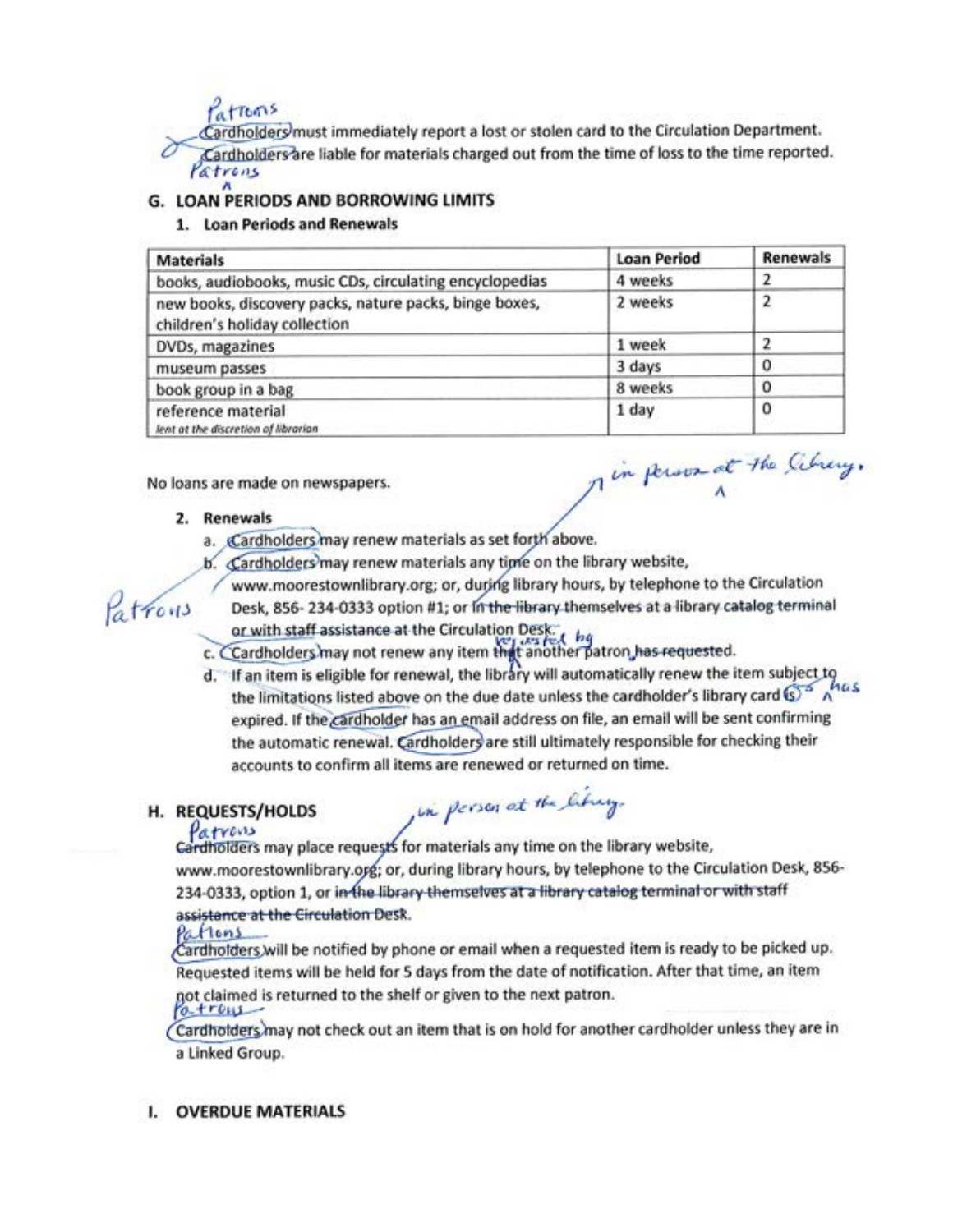The library sends the cardholder up to three notifications of overdue materials. However, the responsibility for returning borrowed materials is not conditional upon the cardholder receiving overdue notification.

The library suspends borrowing privileges when an item is 28 days overdue or when \$10 or more in charges is posted on the cardholder's account. Staff restores borrowing privileges promptly when materials are returned, found, or paid for and accounts are settled. The library does not suspend borrowing privileges to any cardholder within the same Linked Group as the suspended cardholder.

The Head of Circulation is authorized to suspend privileges at any time before issuing notices, when abuse of borrowing privileges so warrants.

# 1. Late Charges

The Library charges \$25 per day for overdue Museum Passes up to a maximum of \$75. Charges are not incurred on any day that the Library is closed.

# 2. Claims Returned Materials

When a library cardholder has received an overdue notice for an item and notifies the library that the item was previously returned, the staff conduct a thorough search for the item.

Staff will notify the cardholder of search results by telephone. The Head of Circulation is authorized to resolve cases in which the cardholder claims the material has been returned but cannot be located within the library. A patron may have no more than three claims returned items at any time.

# J. CHARGES FOR LOST, DAMAGED, OR UNRETURNED MATERIALS

# 1. Lost Materialse

The library's circulation system automatically changes the status of overdue materials to a Lost status when the materials are 28 days past due. At that time a billing notice is sent.

# 2. Damaged Materialson

The library does not charge the cardholder for damage due to normal use. If an item is damaged beyond repair or has missing parts, the cardholder will be charged the cost of the item. Damaged items will be held by the library until the item is paid for, the missing parts are returned, or four weeks, whichever comes first. Cardholders may keep damaged items for which they have paid. Books are considered damaged if any part of the book, cover or accompanying material is missing or damaged beyond normal use. Audiovisual materials are considered damaged if any part of the case, cover art, discs or accompanying material is missing or damaged beyond normal use.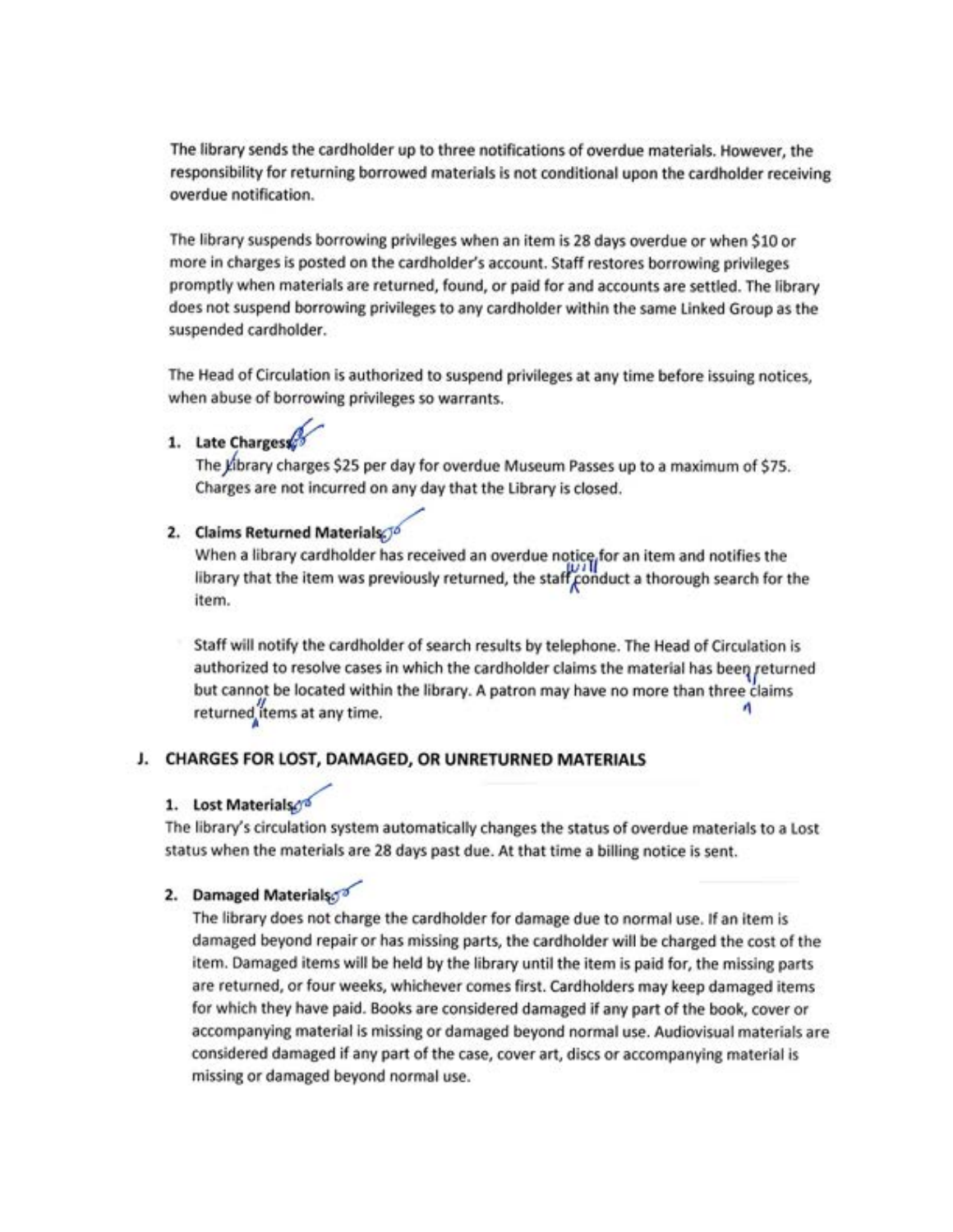#### 3. Replacements

A cardholder may provide a new in-kind replacement of the exact item for a lost item in lieu of payment.

**K. BORROWING RECORDS**  $\begin{matrix} \ell_{c} & \rho_{c} + r_{c} & \rho_{c} \\ \text{The library does not maintain records of what individuals have borrowed and returned in the\n\end{matrix}$ past, except when lost materials have not been paid for. All information on the individual cardholder is confidential except for notification and collection of overdue materials.

### L. INTERLIBRARY LOAN

Interlibrary Loan service is available to cardholders in good standing. Any borrower may have only four active requests at any one time. Active requests include both items currently on loan and items currently being searched for.

Most Interlibrary Loan items are checked out for three weeks and DVDs are checked out for one week. Loan periods may be changed by the lending library. Renewals, which are solely at the discretion of the lending library cannot be guaranteed. Replacement costs for damaged or lost items are determined by the lending library.

л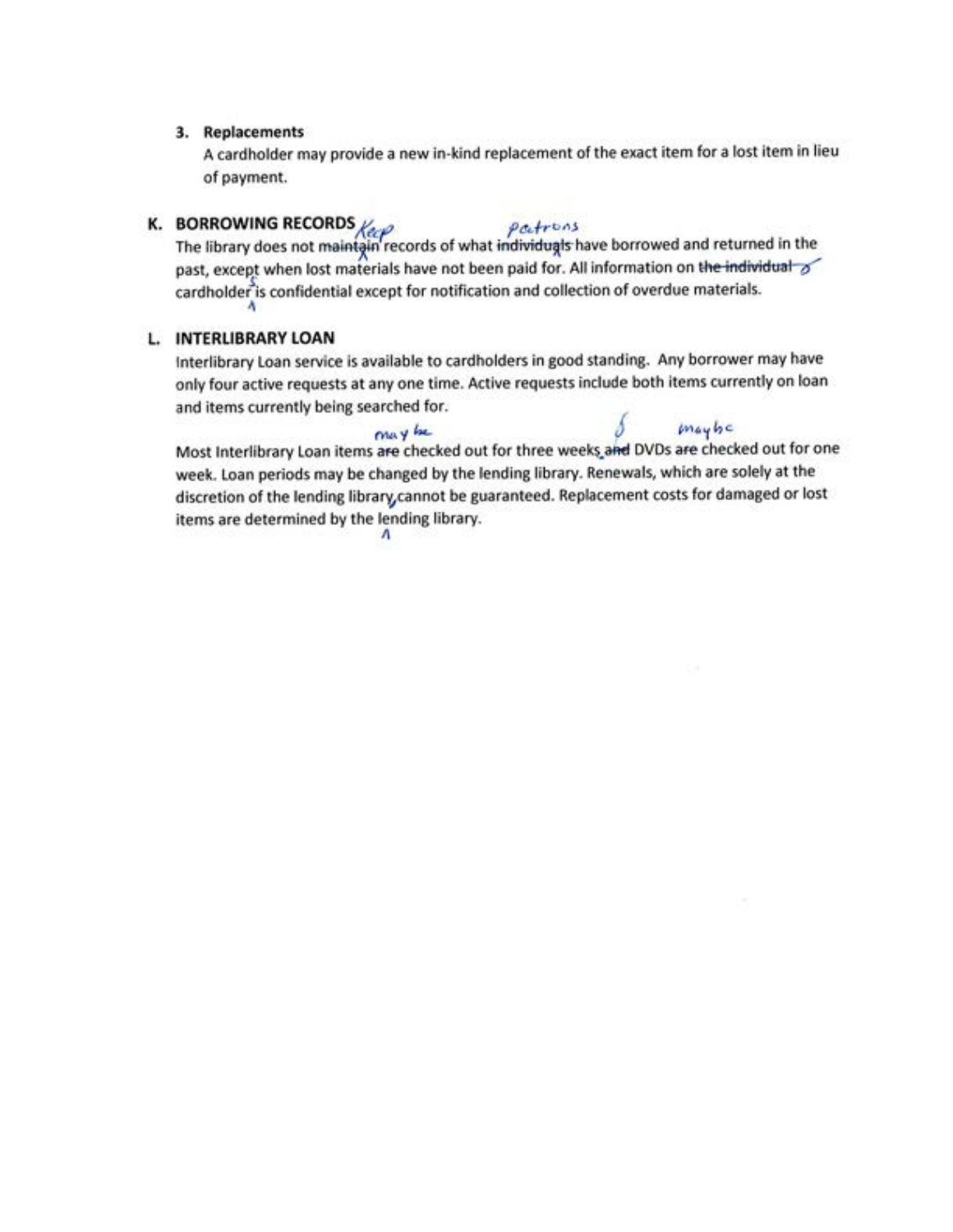#### **RESOLUTION NO. 2022-5**

#### RESOLUTION AUTHORIZING MOORESTOWN LIBRARY TO SELL SURPLUS ON **GOVDEALS**

WHEREAS, the Moorestown Library is the owner of certain surplus property which is no longer needed for public use; and

WHEREAS, the Library is desirous of selling said surplus property in an "as is" condition without express or implied warranties.

NOW THEREFORE BE IT RESOLVED, by the Moorestown Library Board of Trustees, County of Burlington, as follows:

- The sale of the surplus property shall be conducted through GovDeals. The terms and  $(1)$ conditions of the agreement entered into with GovDeals is available online at govdeals.com.
- The sale will be conducted online, and the address of the auction site is govdeals.com  $(2)$
- The sale is being conducted pursuant to Electronic Procurement Rules. R.2021 d.031 (53  $(3)$ N.J.R. 501(a))
- A list of the surplus property to be sold is attached as attachment A.  $(4)$
- The surplus property as identified shall be sold in an "as-is" condition without express or  $(5)$ implied warranties with the successful bidder required to execute a Hold Harmless and Indemnification Agreement concerning the use of said surplus property.
- The Library reserves the right to accept or reject any bid submitted.  $(6)$

I hereby certify that the within Resolution was adopted at the meeting of the Moorestown Library Board of Trustees held on April 27, 2022.

#### **BOARD OF TRUSTEES MOORESTOWN LIBRARY**

**JAMIE BOREN, SEC** 

DEANNE BERTINO, PRESIDENT

|                        | <b>MOTION</b> | <b>AYE</b> | NAY | <b>ABSTAINED</b> | <b>ABSENT</b> |
|------------------------|---------------|------------|-----|------------------|---------------|
| Deanne Bertino         |               |            |     |                  |               |
| Jamie Boren            |               |            |     |                  |               |
| Jackie Brownell        |               |            |     |                  |               |
| Micki Ginsberg         |               |            |     |                  |               |
| Caroline Joyce         |               |            |     |                  |               |
| Mary McMahon           | ባ ሰበ          |            |     |                  |               |
| <b>Beth Misselhorn</b> |               |            |     |                  |               |
| Christine Spirgel      |               |            |     |                  |               |
| Kevin Aberant          |               |            |     |                  |               |